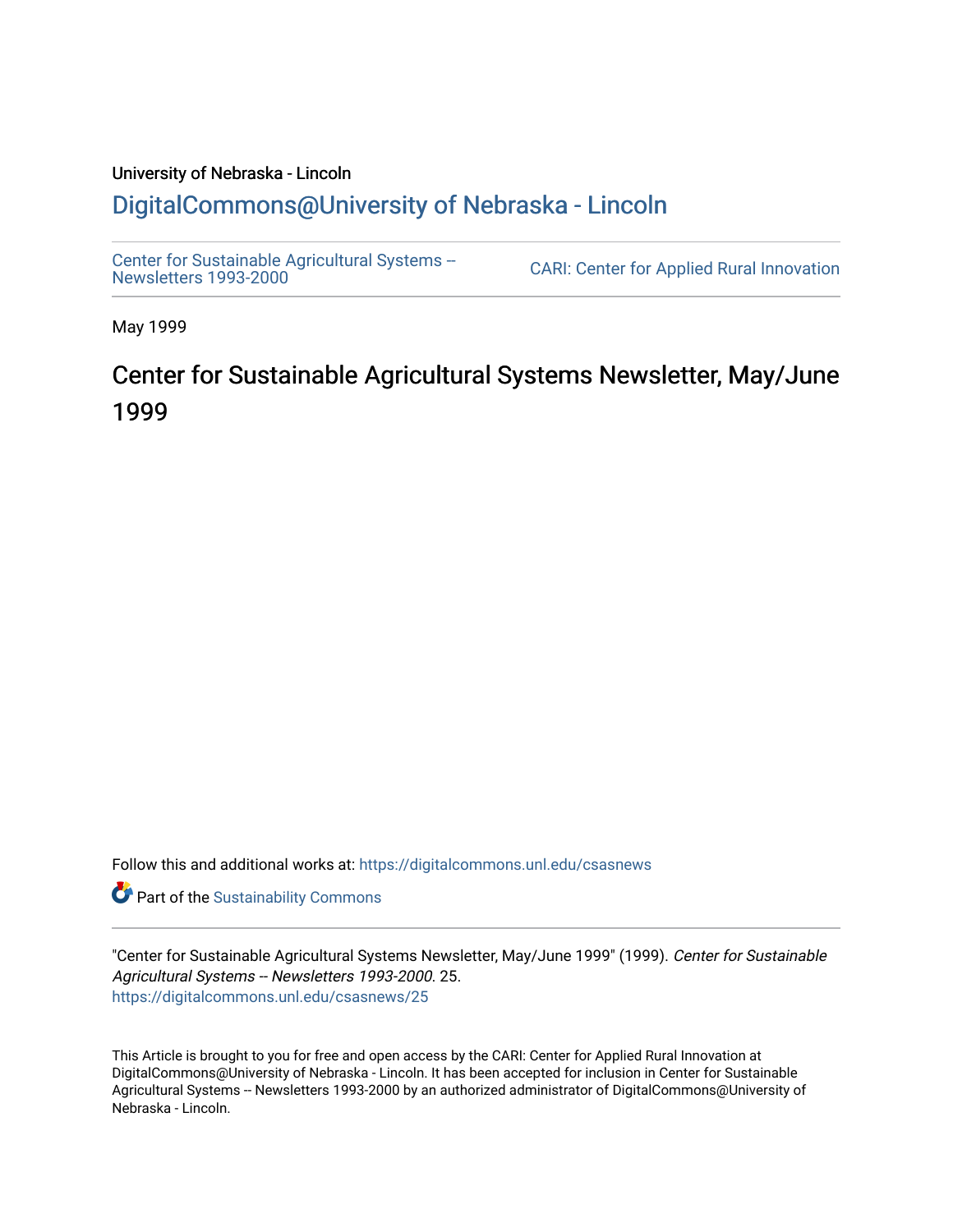# *Center for Sustainable Agricultural Systems*  **University of Nebraska–Lincoln May-June, 1999 Newsletter**

#### The Farmer and the Dean

It must be in the water. Yes, now that I think back on it, there must be something in the water of Virginia to produce such brilliantly original and crystal-clear visionaries as Joel Salatin and William McDonough. Very different people, coming from wholly different backgrounds, deducing and applying the same general principles to completely different endeavors. The land that produced Thomas Jefferson and Meriweather Lewis continues to give us innovation and direction for the future.

Salatin is widely known to graziers and holistic thinkers. He is a down-home, no nonsense farmer/philosopher with strong Christian roots. His special gift is creating and then linking disparate enterprises to achieve clearly defined ecological, economic, and family goals for the farm. I've heard him speak several times, and have read his books - *Pastured Poultry Profits, Salad Bar Beef,* and *You Can Farm* - rejoicing each time in his out-of-the-box insights and gracious manner of sharing.

McDonough, Dean of the School of Architecture at the University of Virginia, was unknown to me when I walked into his keynote address at a conference earlier this year. Tall and spare, where Salatin is compact and wiry. Erudite and worldly, where Salatin is plain-spoken and earthy. Anecdotes from Wal-Mart and Nike vs. pig-fishing and eggmobiles. But underneath it all, these two must have been born under the same star (or perhaps it was that Virginia water) because their message is the same:

a. *A healthy system is one that is designed to internalize flows*, and in so doing, to capture ecological and economic synergies while eliminating (not just reducing) adverse off-site impacts.

b. *If it doesn't make money, don't do it.* Entrepreneurship personified. Period.

c. *Just do it.* Both are "can-do" people, who *walk the walk*, as well as *talk the talk.* Both celebrate human creativity, in themselves and in others. Each has an impressive record of up-and-walking achievements, testifying to the real-world applicability of their otherworldly ideas.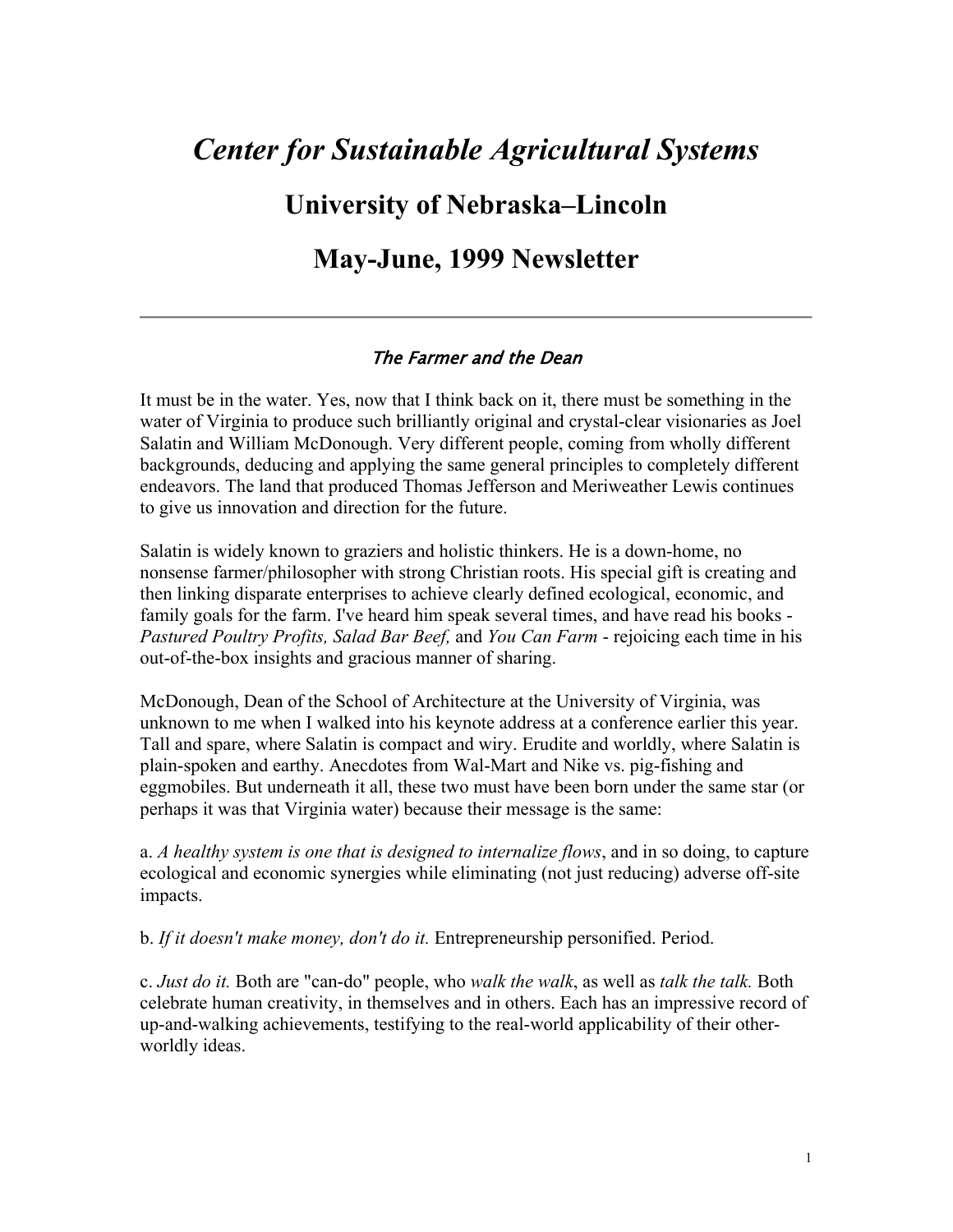d. *Love, respect, and honor are central*. Salatin is one of the very few speakers I've ever heard who unashamedly puts his family - and yours - front and center. He says that you can't farm sustainably if you don't grow the next generation of farmers and give them the skills and perspective to value their heritage. How very true, but how many of us conceptualize and then constructively enact it? McDonough's guiding principle is to design systems that "love the children - all the earth's children, all species, for all time, free from intergenerational tyranny." However, unlike many well known orators, his design prescription is more than sage words. He employs it as a powerful, intellectual screen, serving clients with a combined annual gross income of \$400 billion. Does a system that applies millions of pounds of toxic, carcinogenic, mutagenic, and/or teratogenic compounds to millions of hectares of farmland "love the children for all time?" Some systems generate more energy than they consume - via passive solar and other technologies. Others produce more oxygen than they use - with built-in greenhouse/aquatic systems to purify wastes and release oxygen as well as  $CO<sub>2</sub>$ . Yet others are so well designed that they can release their effluent upstream from themselves - effluent that is now so clean that there is no risk of harming the occupants. These are examples of systems that "love all the children, all species, for all time."

e. *Humility in all things*. Brilliance without pretense. Genius bereft of guile. As someone who works in an academic environment, I find this alone worth the price of admission.

Imagine it - farsighted people, acting humbly and reverently, deriving universal design principles from systems as diverse as a family farm and a textile factory.

In a few, well-chosen, breathtakingly evocative words, McDonough said that "regulations are an indication of design failure." He noted that if regulations are needed so that we "kill each other less quickly," then we need to go back to first principles and rethink the system itself. This is exactly what Salatin has done. Deep change is needed - not tinkering and refinement to comply with regulations.

The sense of this vision is well captured in Steingraber's powerful metaphor from which the title of her book, *Living Downstream*, is drawn. She describes the perplexity of villagers on a hypothetical river who see an increasing number of drowning people floating by. The villagers become increasingly adept at rescuing these unfortunates, devising all manner of sophisticated technologies for retrieval and resuscitation. However, they are so busy saving the drowning victims that they don't have time to go upstream and see who is pushing them in.

In a very real sense, this is precisely what has happened to agriculture today. What an inordinate waste of human creativity and natural resources - quantifying allowable levels of biocide residue down to the nanogram level instead of pursuing the exhilaration of designing farming systems that don't need them in the first place. The real legacy of organic farming is not simply a means of producing healthy food, but as a design model for channelling natural processes to the service of humanity, based not on problem solving but on problem avoidance.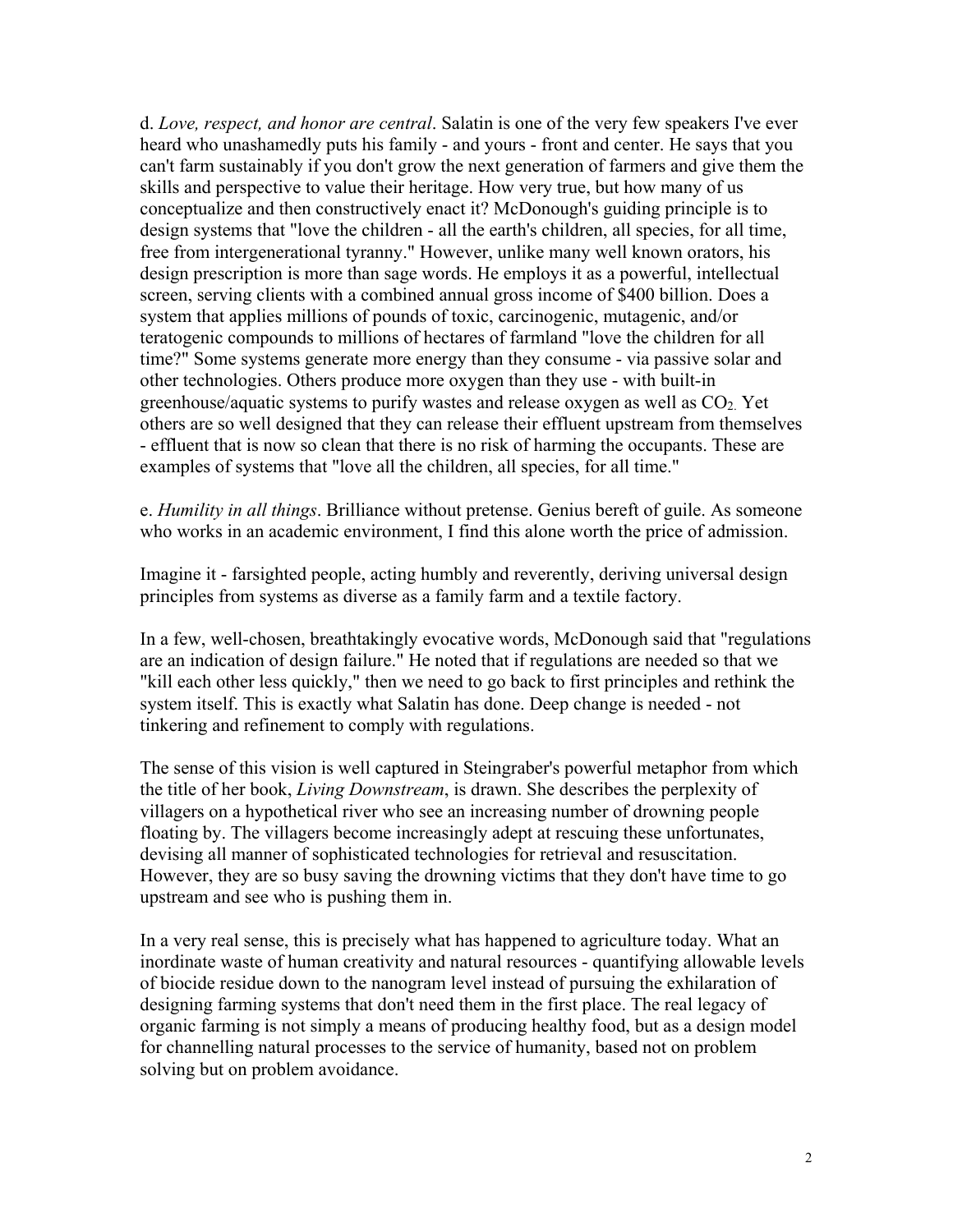Roy Berg and Mick Price, then Dean and Associate Dean of the College of Agriculture and Forestry at the University of Alberta, wrote an article for the February 1992 issue of *Cattleman* magazine, an issue that is traditionally devoted to profiling innovative producer approaches to solving calving problems. They said:

"A visitor from outer space reading the February calving issue of *Cattlemen* for the past few years could be forgiven for thinking that pregnancy is a disease that breaks out seasonally in our cow herds and can be only be cured by an invasive procedure called 'calving'."

Berg and Price argued that many of the problems addressed by the producer-contributors were in fact caused by simply layering one linear technology upon another without addressing the root cause of the problem in the first place. For example, rather than accept that difficult calving was caused by a mistake in

\* **first generation technology** - intentionally choosing a bull that throws large calves, and breeding for late winter calving to boost fall weaning weights, producers tended to apply

\* **second generation technology** - an improved calf puller which produces an exhausted cow and a cold, weak, and listless calf, unable to stand and suck, calling forth

\* **third generation technologies** - calf heaters, medication to ward off stress-induced illness, colostrum warmers, and calf movers.

"Pretty soon, we've got technology piled on top of technology trying to solve problems that we wouldn't have if we had carefully examined the technology we were using in the first place" (Berg and Price, 1992). These respected cattlemen and academics then outlined the economic and logistical benefits of a system that mimics nature. Timing calving to coincide with the flush of spring growth instead of the deadly cold of late winter vests responsibility for a healthy calf directly in the cow - where it belongs instead of compelling producer intervention with more technology. The intent of their design was to avoid the need for remedial technologies in the first place, just as McDonough's designs avoid the need for regressive regulations.

Another succinct gem from the pen of McDonough is "food=waste." Can there be a human on the planet who exemplifies this better than Salatin, with his use of pigs for *insitu* composting of beef manure and chickens for sanitizing parasites on pasture? In McDonough's world, food=waste translates into two parallel but non-overlapping metabolisms - one of "technical" nutrients, as the parts of a TV or carpet, and the other of "biological" nutrients that are decomposable. So long as the two metabolisms are isolated from each other, the "nutrients" in each are infinitely recyclable. No waste is generated because, in his words, you eliminate the very concept of waste. Neat trick, eh?

So, I'm thinking that we should take the hard-won lessons so freely offered by these folks and create a new enterprise for the next Industrial Revolution. Why don't we bottle up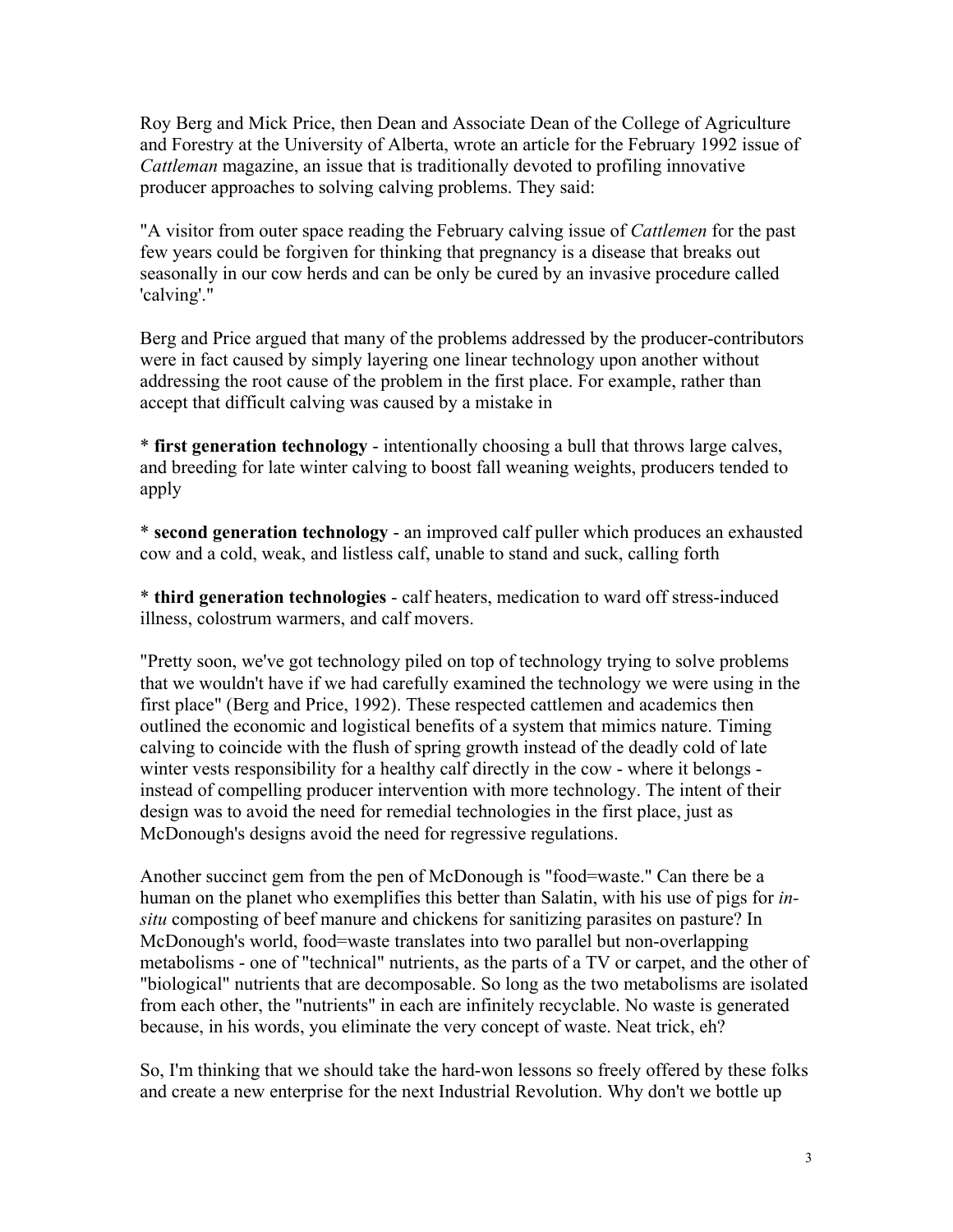that water and spread the gift around to those of us who don't live in Virginia? Powerful principles, generalizable across the breadth of human enterprise, revealing designs that are universal and robust. So simple, yet so profound.

*Submitted by E. Ann Clark, Plant Agriculture, University of Guelph, Guelph, ON CANADA (aclark@plant.uoguelph.ca)*

#### University Role in Biotechnology: Who Owns Genes and Diversity?

*Third in a Series.* There is growing debate about the emerging role of universities in research and applications of biotechnology. Current interest and investment in production and use of genetically modified organisms (GMOs) have sparked a revolution in university research laboratories and fields. Perhaps no single set of new techniques and potential technologies has caused such a substantial short-term shift in focus of people and resources in universities. We hope that encouraging debate within the university community and among our clients will help inform people of the issues and aid in charting a rational strategy for the future.

#### Ownership of Genetic Material

"Who owns nature? Scientists are ransacking the jungles and rain forests for tomorrow's miracle drugs," began the cover story of the November 30, 1998 international edition of *Time Magazine*. The article deals with potential cures for malaria and prevention of cancer, yet the same question has been raised about genetic resources for our major food crops. Since the rapid growth of plant patents began in Europe and the U.S., the question has come up: Who owns the original germplasm or sources - the raw materials needed for improving our crops?

Nebraska's five major crops come from the far corners of the globe: corn from Mexico, soybean from China, wheat and alfalfa from the Crimea and Mediterranean regions, and sorghum from Ethiopia. Our only native crop is sunflower. Some biotechnologists argue today that genetic variation can be created in the laboratory, and this minimizes the need for plant exploration or gene banks for the future. Practical plant breeders argue that genetic collections in storage and cultivars still to be discovered will continue to provide the basis for improved varieties and hybrids of today's crops as well as the new species important for food in the future. So ownership of these genetic stocks is vital, and we have an interest in keeping them available. The same is true in Scandinavia where most crops have distant centers of origin.

#### Different Natural Resources

Our major natural resource in the Midwest is fertile farmland. Our economic success is based on this resource that we exploit through efficient farming and ranching to produce food for ourselves and for export. The resource is "place bound" in the sense that it cannot be exported, although we do send thousands of tons of topsoil down the Missouri and Mississippi Rivers each year. The nature of our resource makes it difficult for us to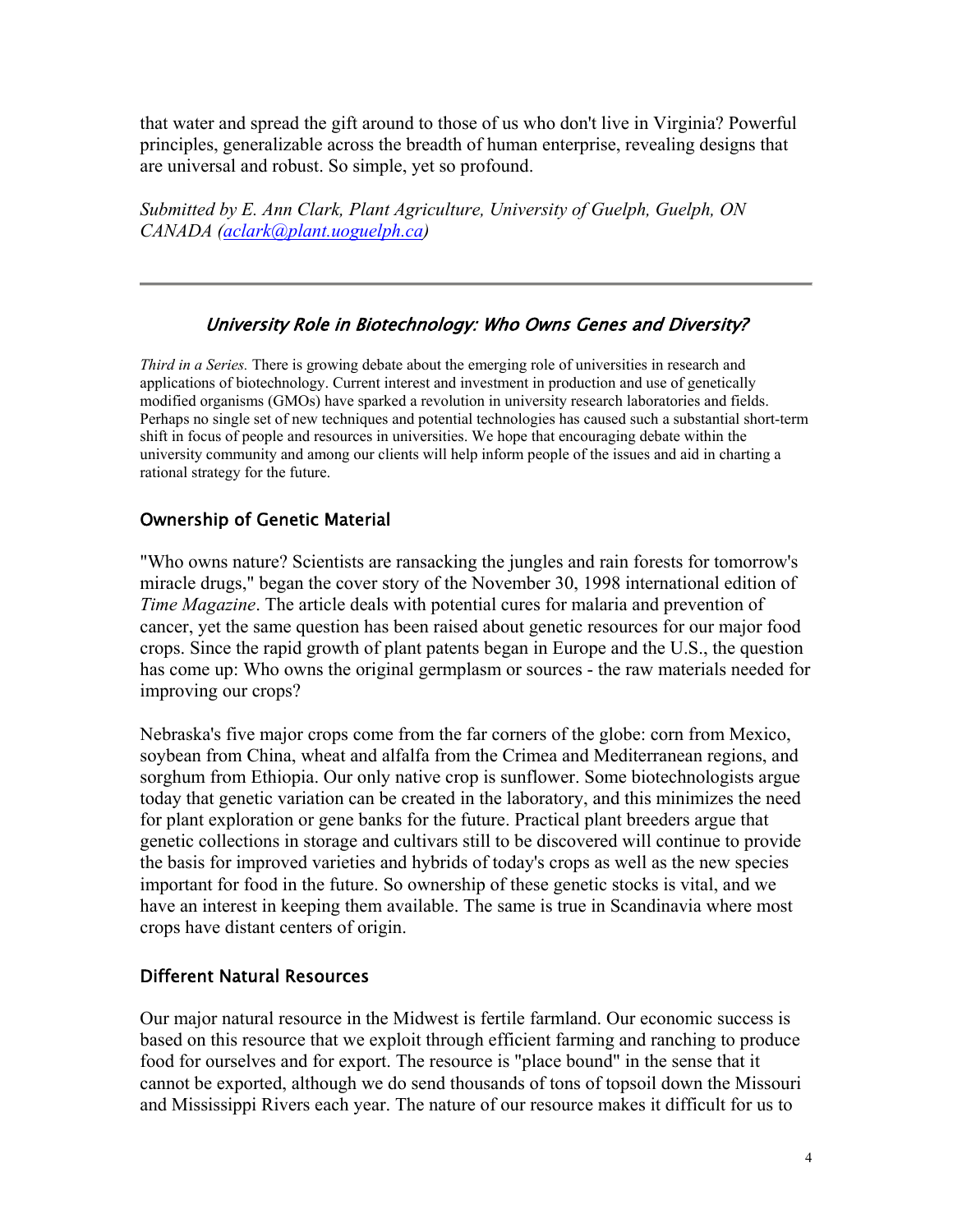understand the needs of people in a tropical location where their major resource may be genetic materials that are of interest to the rest of the world. These genetic resources once discovered and exported are gone forever, and there is no continuing benefit to those who have lived with and protected those resources for centuries. The global industrial model based on possession and ownership, even protected by patents and law, ignores the local human dimension. The moral issue is: Should anyone own nature?

#### What is Being Done?

Plant patenting has become a major issue for the improvement of crops over the past three decades. Patents are obviously important to protect a large research investment in development of new crop varieties. Commercial success allows the scientific advances to be passed on to farmers, bringing varieties that are resistant to pests and pathogens or with superior nutritional value to reduce costs of production or increase the value of the farm product. Critics argue that patents have discouraged the exchange of genetic resources among plant breeders, making it more difficult to pool the collective knowledge and expertise in developing varieties that will benefit a wider range of farmers and consumers. The international research centers, current keepers of a large proportion of the world's genetic resources for major food crops, have recently adopted a policy of *patenting their collections to keep them available to plant breeders around the world* rather allowing them to be locked up. This is an innovative way to deal with the challenge of maintaining access to germplasm resources. The opposite approach is illustrated by the highly publicized 'terminator gene' technology that kills the embryo of a seed planted by the farmer, thus preventing replanting and locking in a purchase of new seed every season from the same company.

These are issues in the genetic improvement of crops that have no simple solutions. What is important is to add the social, ethical and moral dimensions to the debate and widen the discussion beyond immediate economic gains. Is genetic material a commodity that should be locked up for commercial exploitation, or is this a resource that belongs to all? Should that resource benefit the people in the place from which it comes? The debate continues...

Next Newsletter: How do we sustain food production?

*Submitted by Charles Francis (CSAS director on professional development leave) and Geir Lieblein, NLH, Norway*

## CSAS Volume 9 Discusses Watersheds

*Facing a Watershed: Managing Profitable and Sustainable Landscapes in the 21st Century* is the ninth in the series, Extension and Education Materials for Sustainable Agriculture, published by the CSAS. The 261-page volume, edited by Heidi Carter,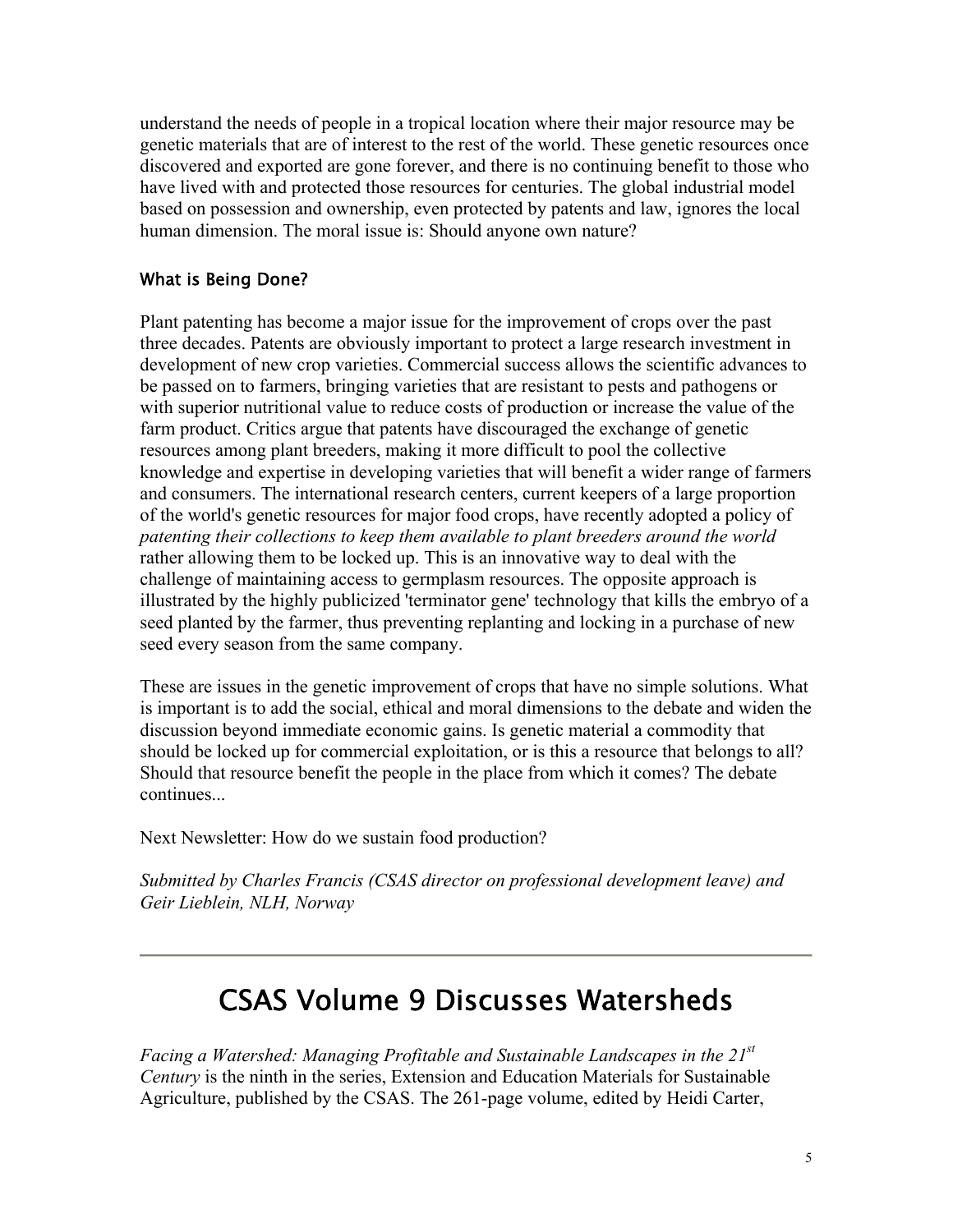Richard Olson and Charles Francis, contains materials from the North Central SARE Professional Development Program workshops held in summer 1998.

The watershed is a place within which a sustainable agriculture can take root. Sustainable agriculture is based upon a knowledge of place, of the particular soils, plants, climate, and people that comprise a farm and community and landscape of which the farm is a part. Without local knowledge, places erode--literally, in the movement of soil from fields to streams, and figuratively, in the decay of community, and the alienation of different groups of people.

Americans are increasingly transient, rarely living in one place long enough to come to know it or to care about it. Ian McHarg refers to a generation of "asphalt people" with no knowledge of natural systems and processes. Not everyone has accepted this loss of local knowledge and a sense of place.

Volume 9 contains many stories of people who have reconnected with their watersheds and in so doing strengthened their agriculture, environment, and communities. From their successes, failures, and hard-won lessons comes a tool kit for educating, facilitating, and organizing. Chapter contents of Volume 9 as well as information on other publications of the CSAS can be found at http://www.ianr.unl.edu/ianr/csas/reports.htm.

To order, send a check payable to the University of Nebraska for \$10.00 US (note it is for Volume 9) to: Center for Sustainable Agricultural Systems, U. Nebraska, PO Box 830949, Lincoln, NE 68583-0949. (Price includes s&h in U.S.; for air book rate to Canada, add \$5; air rate to other countries, check with the CSAS office - this applies to all volumes in the series). For questions, contact the CSAS office, 402-472-2056, csas003@unlvm.unl.edu.

#### SARE Appoints Paula Ford North Central PDP Coordinator

The North Central Region (NCR) Sustainable Agriculture Research and Education (SARE) program announces the appointment of Paula Ford as the new Professional Development Program (PDP) coordinator effective June 1, 1999.

Ford, who will be housed at Kansas State University, will help network educators, facilitate multi-state and regional educational programs, integrate SARE research results into educational programming, identify farmer and nonprofit leaders to teach agricultural educators, and collect and disseminate SARE educational materials on a region-wide basis.

The mission of the NCR PDP is to transfer sustainable agriculture information from Cooperative Extension, Natural Resources Conservation Service (NRCS) and other agricultural personnel to farmers and ranchers.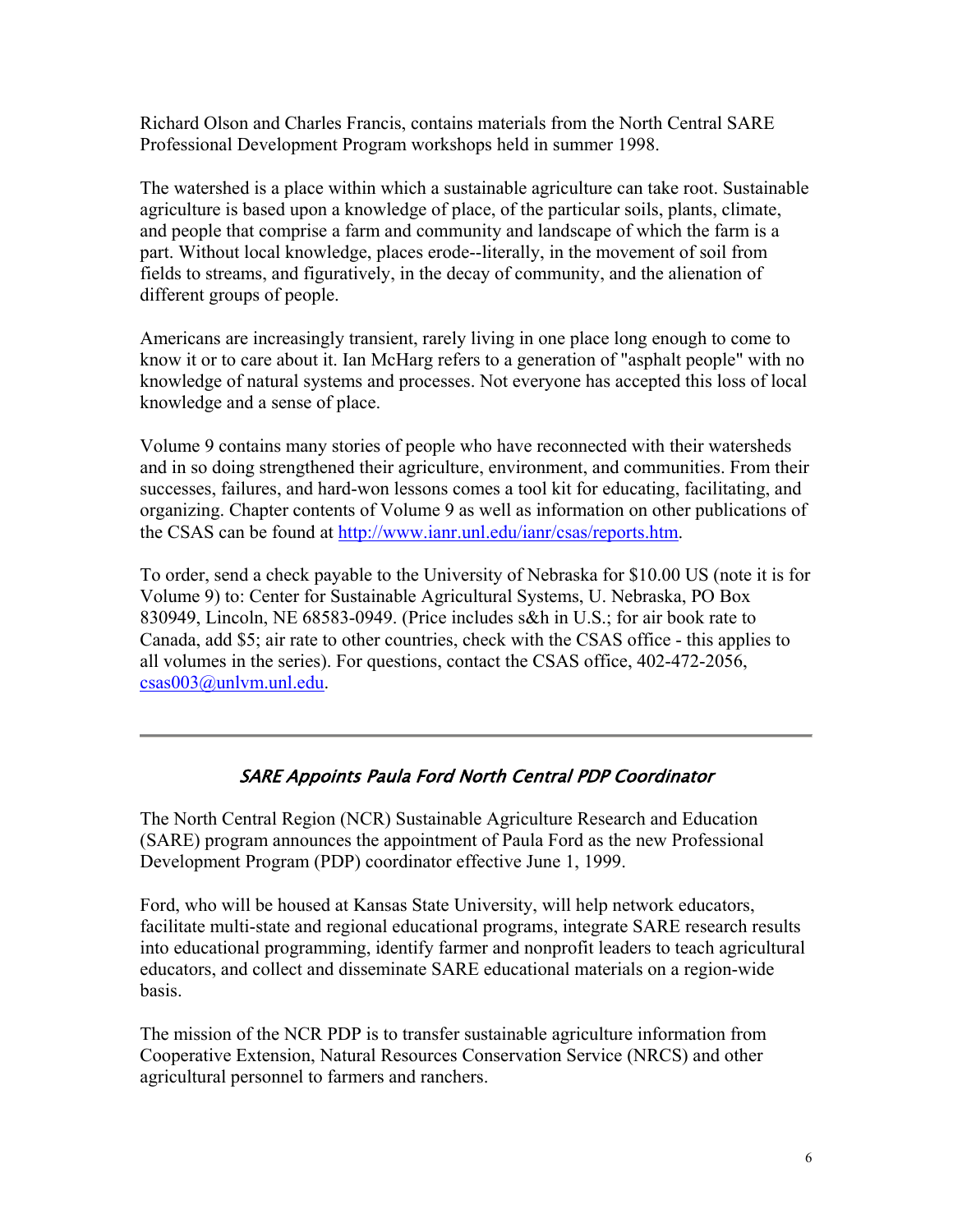#### Policy Project Identifies Retention of Farms and Farmland as Top Priorities

Local working groups participating in the five-year Agriculture Policy Project of the Wallace Institute for Alternative Agriculture have listed their top agricultural concerns as the loss of farms and farmland, and the need for increased marketing opportunities. The first phase of the project, now in progress, consists of local farm policy roundtables in 12 communities around the country. The goal is to bring together farmers, local officials, business leaders, and others to identify critical food and agriculture-related challenges in their communities, and to develop and implement workable solutions.

The needs for policy change from all 12 local roundtables, several regional meetings, and a national meeting will be the starting point for the development of new local and national policy recommendations to be presented to the Administration and Congress. At the same time, the Agriculture Policy Project will fund local projects to implement the recommendations of the roundtables.

In addition to farmland preservation and marketing opportunities, other policy issues under discussion include effects of agriculture on air quality, reconnecting farming to communities, agricultural diversification, new farmers, inner city food access, and watershed impacts.

For more information, see http://www.hawiaa.org/wagpol.html.

#### Olson Heads to Kentucky

Many of you have come to know Richard Olson through his involvement in the SARE PDP workshops and the books (*Under the Blade, Exploring the Role of Diversity in Sustainable Agriculture*) that he co-edited while working on his PhD degree at UNL. Olson spent the past year as a postdoc on several projects, including organizing the 1998- 99 CSAS seminar series on alternative farming systems and reintegrating agriculture and community, and teaching a new course he co-designed on urbanization of rural landscapes. In July he becomes Director of the new Sustainability and Environmental Studies (SENS) Program at Berea College. The SENS Program facilitates the integration of sustainability themes throughout the college curriculum, and promotes structural and functional changes that increase the sustainability of the college. As Director, Olson will serve as a resource person for faculty seeking to include sustainability issues in their teaching, provide faculty development opportunities, and develop linkages between the SENS Program and off-campus organizations that address sustainability issues. He will also advise students in the Sustainability Minor, teach several courses, and develop experiential learning opportunities for students. After July 12, his address will be Director; SENS Program, Berea College, Berea, KY 40404. We thank him for his service to CSAS, and wish him well in his new position.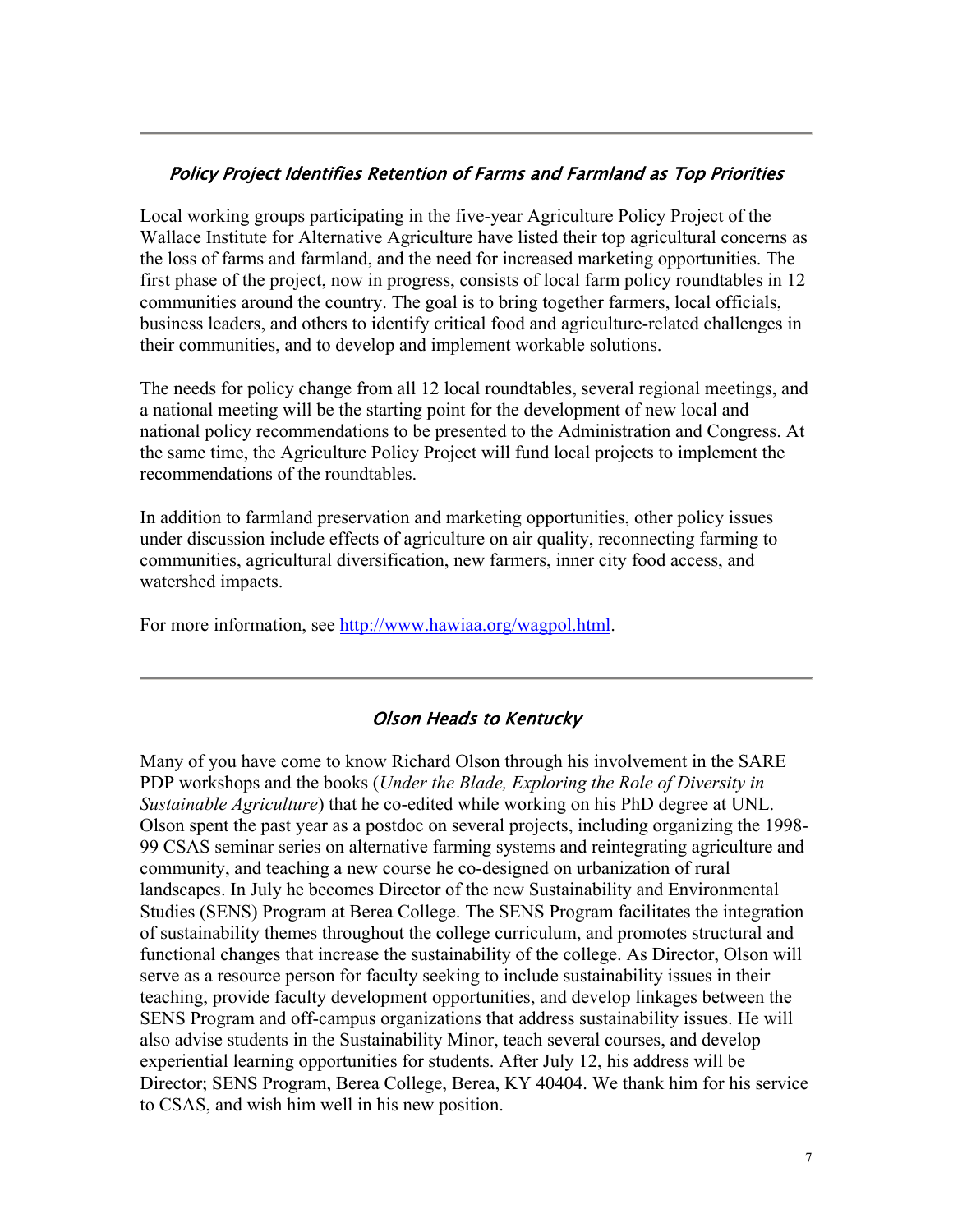#### Organic Grain Farming Workshops

The University of Nebraska Cooperative Extension, the Nebraska Sustainable Agriculture Society, and the Center for Rural Affairs will be holding organic grain farming workshops this summer. These workshops will look at the organic weed management, crop rotations, markets, and soil fertility practices of Nebraska's organic farmers. A representative of the Organic Crop Improvement Association will also be present to talk about the organic certification process. The workshops will take place on organic farms and several organic farmers will be present to answer questions. Three workshops have been scheduled for the following dates and locations: August 9th near Randolph, August 14th near Aurora, and August 17th near Clarkson. For more information contact Cris Carusi with the Nebraska Sustainable Agriculture Society, 402-471-0817, crisc@navix.net.

#### Two Alternative Agriculture Conferences in Midwest

Want to know about producing and marketing alternative and value-added agricultural products? Two events this year can help.

*Alternative Ag Expo: Diverse Systems that Work* will be held in Sioux City, Iowa on August 24. Speakers include Joel Salatin of Virginia, Dick Thompson of Iowa, and Jim Gerrish of Missouri. Contact the CSAS for details.

The NCR SARE program is organizing *Developing Agricultural Marketing Skills for the New Millennium*, to be held November 19-20 in Lincoln, Nebraska. More details on this event will be in the July-August CSAS Newsletter.

#### Resources

*Amaranth Production Manual for the Central United States: a guide to growing and marketing*. \$6. High Plains Ag Lab, 3257 Rd. 109, Sidney, NE 69162, 308-254-3918, phrc031@unlvm.unl.edu. Make checks out to University of Nebraska.

*Sharing the Harvest: A Guide to Community-Supported Agriculture*. \$24.95. The product of a partnership with Northeast SARE and Chelsea Green Publishing, this book offers case histories, pointers, models, and strategies for starting and running a CSA. Order from Chelsea Green, 800-639-4099.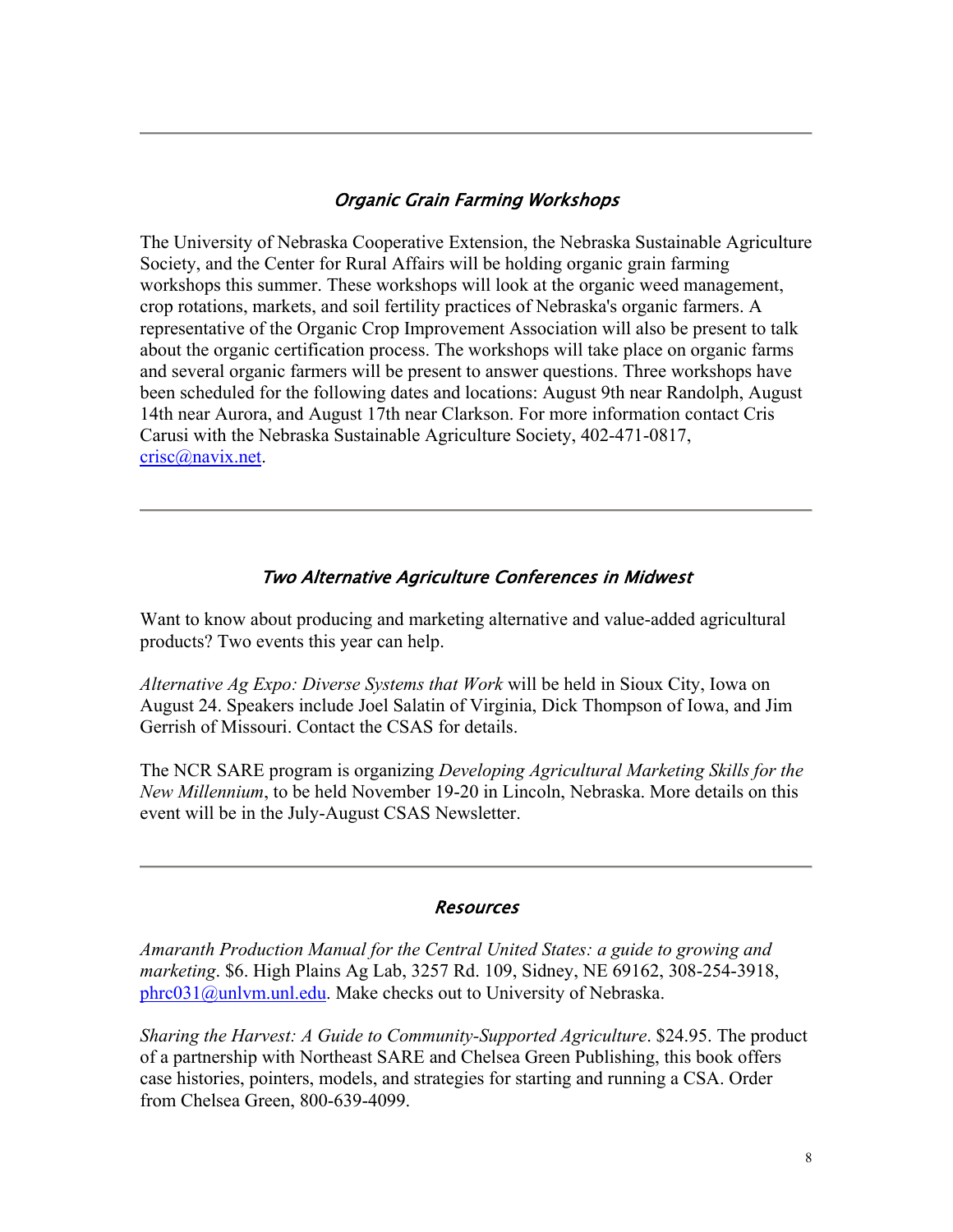In a new campaign titled "Farming for Profit, Stewardship & Community," USDA is reaching out to producers and USDA employees by providing 'tip sheets' on top resources available on major topics: soil quality, pest prevention, organic production, livestock costs, weed management, crop diversification, planning, networking, and agroforestry. This campaign is part of USDA's efforts to implement the recommendations of the National Commission on Small Farms. Thousands of copies of the tip sheets will be distributed across the country, through USDA field offices and local organizations. For copies of the set of 10 tip sheets, contact Valerie Berton at 301- 405-3186,  $vberton@wam.$ umd.edu. The tip sheets are also online at

http://www.sare.org/san/tipsheet/index.htm. For more educational resources, see http://www.sare.org/san/htdocs/dev/education.html.

Other web sites of interest:

Union of Concerned Scientists - deals with biotechnology in agriculture, industrial and sustainable agriculture, http://www.ucsusa.org/agriculture/.

Whole Farm Planning - covers systems management for farmers and those who work with farmers, http://www.misa.umn.edu/~mnproj/wfp/index.htm.

Women In Agriculture Network - learn about the organization, read its newsletters, join a listserv, and more, http://www.wia.usda.gov/.

Organic Consumer Association - provides overview of OCA's programs, addresses food safety issues, and has calendar of events, book reviews and resources on where to buy organic products, http://www.organicconsumers.org.

Food Quality Protection Act (FQPA) of 1996 - EPA provides considerable information on this legislation, http://www.epa.gov/oppfead1/fqpa/.

International Food Information Council - read about the many issues relating to food nutrition and safety, including pesticide residues, labeling, and biotechnology, at http://ificinfo.health.org/.

Planting Your Farm's Future - series of informational leaflets on sustainable farming topics written by ATTRA specialists, http://www.attra.org/attra-pub/leaflets/index.html.

#### Coming Events

Contact CSAS office for more information.

**1999**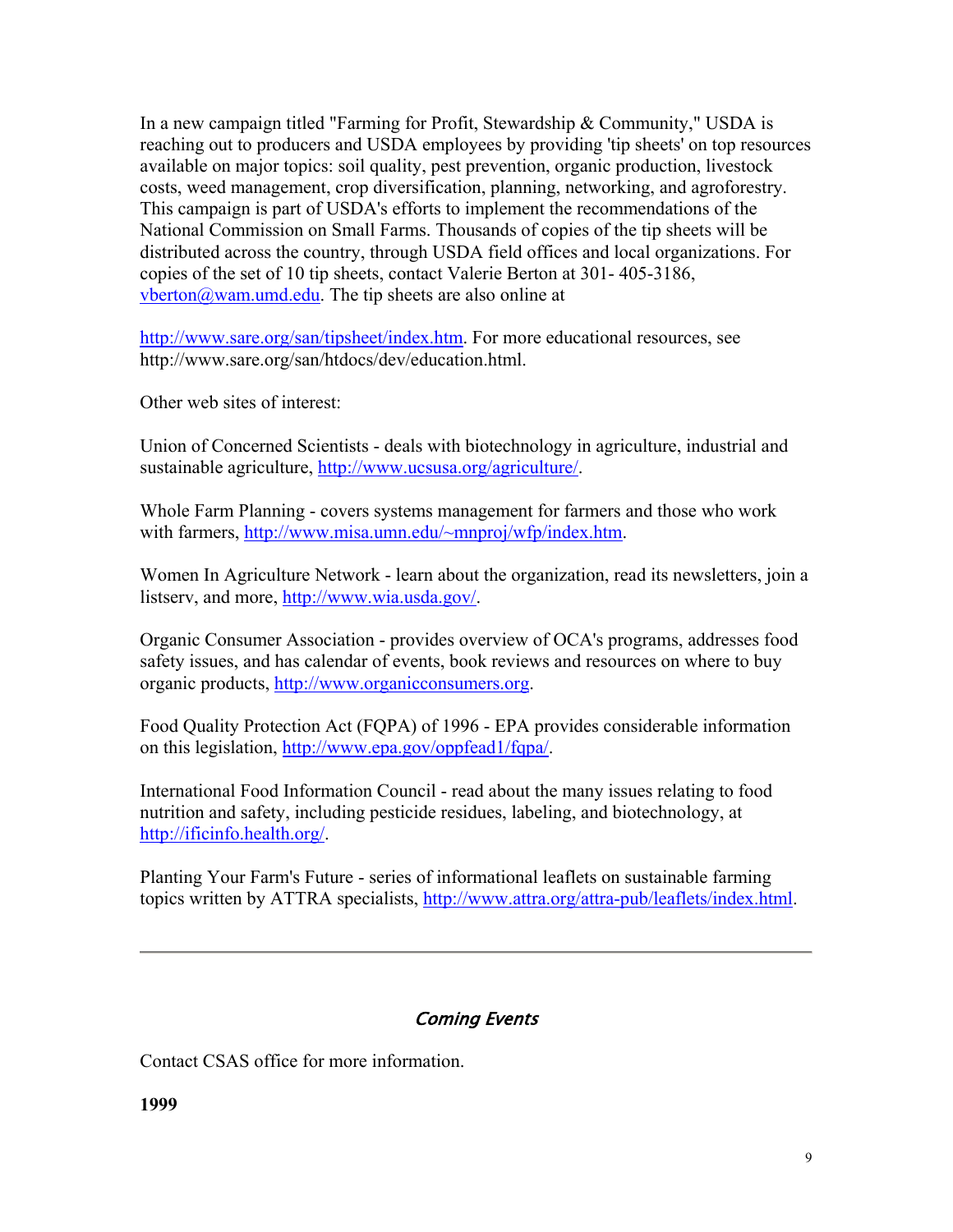July 10 - Field Day at The Grain Place - Farmers, Seeds and Genetics, Marquette, NE

July 19-21 - Nebraska Water Tour - Opportunities and Alternatives in Water and Agriculture, Northeast and North Central Nebraska

Aug. 7 - Specialty Crops Field Day, Lincoln, NE

Aug. 8-11 - Soil and Water Conservation Society Annual Conference, Biloxi, MS

Aug. 9-10 - Amaranth Institute 1999 Meeting, Omaha, NE

Aug. 9-13 - Nebraska Forestry Shortcourse, Chadron, NE

Aug. 9/14/17 - Organic Grain Farming Workshops, Randolph/Aurora/Clarkson, NE

Aug. 24 - Alternative Ag Expo: Diverse Systems that Work, South Sioux City, NE

Oct. 12-15 - Second National Small Farm Conference: Building Partnerships for the 21st Century, St. Louis, MO

Oct. 20-23 - North American Chapter Association for Farming Systems Research and Extension (AFSR/E) Biennial Meeting - Sustaining Agriculture in the 21st Century: Thinking "Outside the Box," Guelph, Ontario, CA, (abstracts due Apr. 1), http://www.oac.uoguelph.ca/FSR/

Nov. 19-20 - Developing Agricultural Marketing Skills for the New Millennium, Lincoln, NE

#### **2000**

Jan. 7-8 - Great Plains Regional Vegetable Conference, St. Joseph, MO

For additional events, see:

http://www.sare.org/wreg/view\_notice\_adm.pl

http://www.agnic.org/mtg/

#### Did You Know?

Did you wonder whatever happened to the Fund for Rural America center proposals? Only one was funded, and UNL is one of the partners. The grant creates the national Center for Crop Diversification. Other institutions involved are U. of Missouri (primary award), Purdue U., Iowa State U., Colorado State U., and Oregon State U.